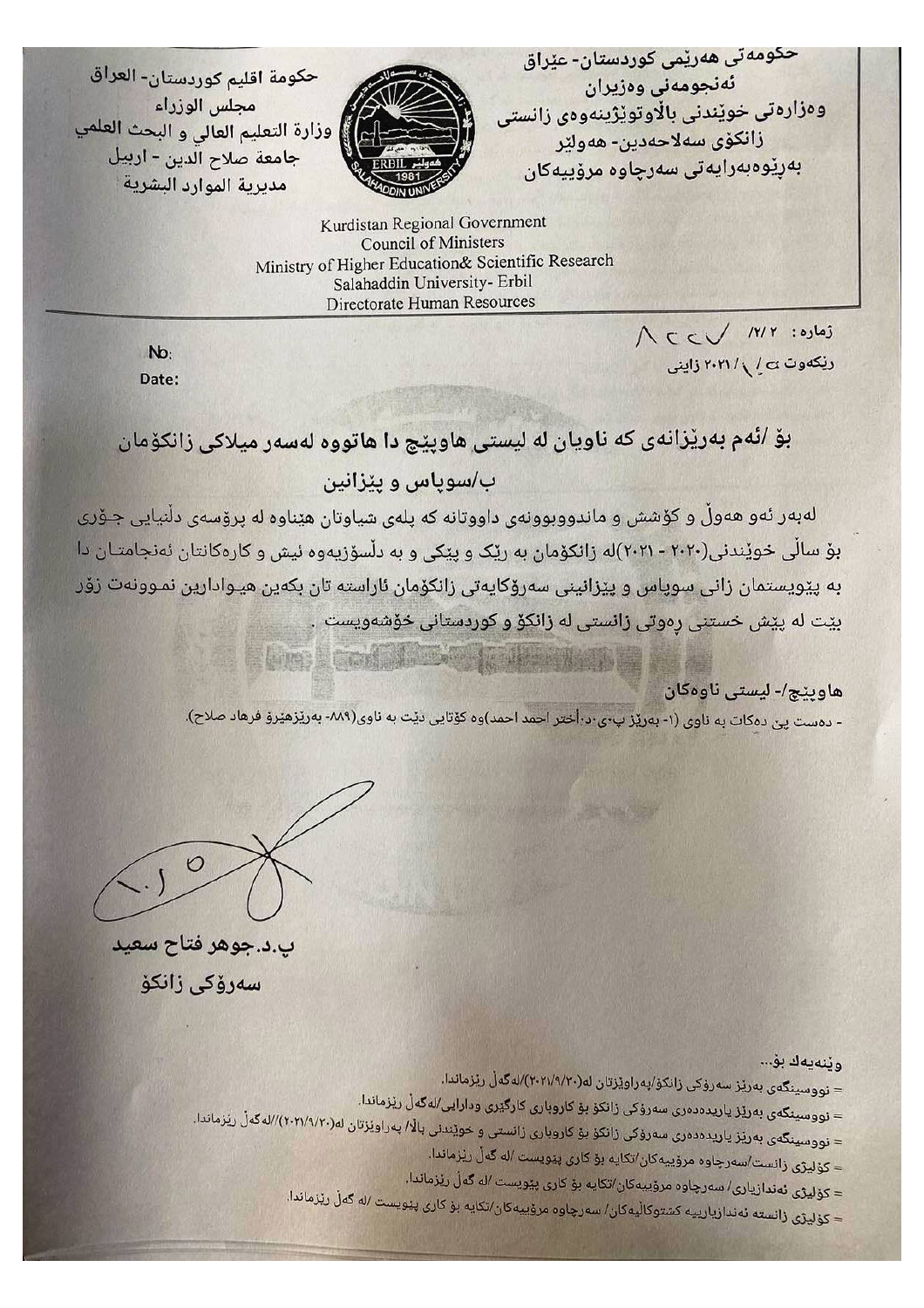لیستی ناوی مامۆستایانی شایسته به سوپاس و پێزانینی سەرۆکی زانکۆ، بەھۆی سەرکەوتنیان لەپرۆسەکانی دڵنیایی ۔<br>جۆریی بۆ ساڵی ئەکادیمی ۲۰۲۰-۲۰۲۱

| بەش            | كۆلێژ | ناوى مامۆستا                   | j                        |
|----------------|-------|--------------------------------|--------------------------|
| <b>Biology</b> | زانست | پ.ی.د.اختر احمد احمد           | $\mathbf{1}$             |
| <b>Biology</b> | زانست | شه نك زياد عبدالقادر           | $\overline{2}$           |
| <b>Biology</b> | زانست | شيرين عبدالكريم امين           | $\overline{3}$           |
| <b>Biology</b> | زانست | دانا فائق هوشيار مصطفى         | $\overline{\mathcal{A}}$ |
| <b>Biology</b> | زانست | د.پ.ی. چنار نجم الدین فتح الله | $\overline{\mathbf{5}}$  |
| <b>Biology</b> | زانست | فینك شیرزاد حسین               | $\overline{6}$           |
| Biology        | زانست | سونيا ايليا اسحق               | $\overline{7}$           |
| <b>Biology</b> | زانست | د.تابان کمال رشید              | 8                        |
| <b>Biology</b> | زانست | د.تریفه صالح محمد              | $\overline{9}$           |
| Biology        | زانست | ادریس محمد امین                | 10                       |
| Biology        | زانست | زانا رفيق مجيد                 | 11                       |
| Biology        | زانست | پ.ی.د.فکری علی قادر            | 12                       |
| <b>Biology</b> | زانست | شيروان طيب أحمد                | 13                       |
| Biology        | زانست | پ.ی.د مظهر صابر شێخه           | 14                       |
| Biology        | زانست | موسی ابراهیم طه                | 15                       |
| <b>Biology</b> | زانست | نارين قادر فقى عبدالله         | 16                       |
| Biology        | زانست | پ.ی.د.ئاری قادر نبی            | 17                       |
| <b>Biology</b> | زانست | شکر وسمان سمایل                | 18                       |
| <b>Biology</b> | زانست | د. قارەمان مامە خدر كۆيى       | 19                       |
| Biology        | زانست | د. عباس برهان سالْهیی          | 20                       |
| Biology        | زانست | مصطفى فهمي رجب                 | 21                       |
| Biology        | زانست | نذیر جمیل یاسین                | 22                       |
| Biology        | زانست | د. هێرۆ محمد اسماعیل           | 23                       |
| <b>Biology</b> | زانست | عبدالاله صالح اسماعيل          | 24                       |
| Biology        | زانست | کوفند موسی قادر                | 25                       |
| Biology        | زانست | شهناز برهان علي                | 26                       |
| Biology        | زانست | پ.ی.د. سرباز ابراهیم محمدعلی   | 27                       |
| Geology        | زانست | شیڤان جمیل جرجیس               | 28                       |
| Geology        | زانست | مریوان اکرم حمه سعید           | 29                       |
| Geology        | زانست | كيوان كريم خان فتاح            | 30                       |
| Geology        | زانست | فرهاد احمد محمد                | 31                       |
| Geology        | زانست | أحمد محمد عقراوى               | 32                       |
| Geology        | زانست | د.رِیْبوار ناصر دارا           | 33                       |
| Geology        | زانست | محمد علی احمد                  | 34                       |
| Geology        | زانست | ادریس نادر أحمد                | 35                       |
| Geology        | زانست | هشام خلیل مصطفی                | 36                       |
| Geology        | زانست | محمد مجید زراری                | 37                       |
| Geology        | زانست | وریا جهاد جبار                 | 38                       |
| Geology        | زانست | د. ولید سلیمان شنگالی          | 39                       |
| Geology        | زانست | محمد فه خری عومه ر             | 40                       |
| Geology        | زانست | نەزميە نەجمەددين مەجيد         | 41                       |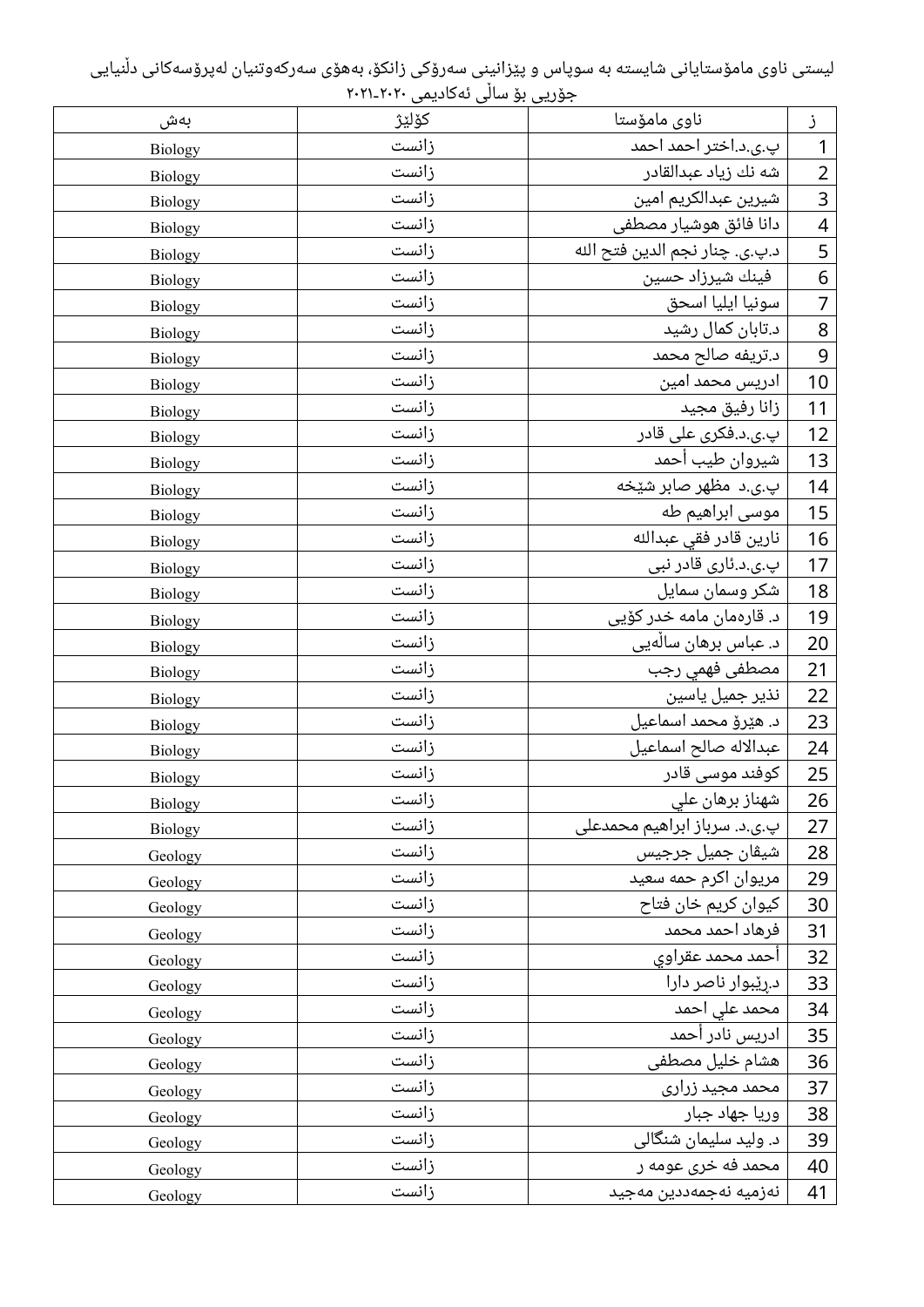لیستی ناوی مامۆستایانی شایسته به سوپاس و پێزانینی سەرۆکی زانکۆ، بەھۆی سەرکەوتنیان لەپرۆسەکانی دڵنیایی ۔<br>جۆریی بۆ ساڵی ئەکادیمی ۲۰۲۰-۲۰۲۱

| بەش                     | كۆلێژ | ناوی مامۆستا                 | ز  |
|-------------------------|-------|------------------------------|----|
| Geology                 | زانست | مهدی خیری اسود               | 42 |
| Geology                 | زانست | نهاد مجید جمیل               | 43 |
| Geology                 | زانست | ئاواز کريم رسول              | 44 |
| Geology                 | زانست | ب.د. فرج حبيب طوبيا          | 45 |
| Geology                 | زانست | مسعود حسین حمید مولود        | 46 |
| Geology                 | زانست | عرفان شعبان اسعد             | 47 |
| Chemistry               | زانست | د. رێبوار عمر حسن            | 48 |
| Chemistry               | زانست | آفین متی حنا                 | 49 |
| Chemistry               | زانست | روپاك احمد شيخ محمد          | 50 |
| Chemistry               | زانست | به یان عمر احمد سوار         | 51 |
| Chemistry               | زانست | شيلان حنا بويا               | 52 |
| Chemistry               | زانست | ریزان صدیق اسماعیل           | 53 |
| Chemistry               | زانست | پ.ي.د.فؤاد عثمان عبدالله     | 54 |
| Chemistry               | زانست | نوین مشیر یونس               | 55 |
| Chemistry               | زانست | پ.ی.د.هجران صنعان جبار       | 56 |
| Chemistry               | زانست | به يان عطاءالله فائق         | 57 |
| Chemistry               | زانست | پ. ی. د. دیار صلاح الدین علي | 58 |
| Chemistry               | زانست | دۆتشا جليل رحيم              | 59 |
| Chemistry               | زانست | پێشەوا شفیق اوسو             | 60 |
| Chemistry               | زانست | ژیان لطیف حسین               | 61 |
| Chemistry               | زانست | ميديا نورى عبدالله           | 62 |
| Chemistry               | زانست | د.روستم رسول برایم           | 63 |
| Chemistry               | زانست | بشرى حنا مربين               | 64 |
| Chemistry               | زانست | ژاله بهجت زیوەر              | 65 |
| Chemistry               | زانست | سەنگەر صالح أحمد             | 66 |
| Chemistry               | زانست | هاژه عمر عثمان               | 67 |
| Chemistry               | زانست | هدی علي ابراهيم              | 68 |
| Chemistry               | زانست | مصلح صابر حمةشريف            | 69 |
| Chemistry               | زانست | بيرى محمد رحمان              | 70 |
| <b>Computer Science</b> | زانست | ديار عبدالكريم عبدالقادر     | 71 |
| Computer Science        | زانست | ئارہ زو سعید عمر             | 72 |
| <b>Computer Science</b> | زانست | د راسپێر ظاهر رشید           | 73 |
| Computer Science        | زانست | هيرو محمد سليمان             | 74 |
| Computer Science        | زانست | ساره بهنام عزيز              | 75 |
| Computer Science        | زانست | شاخهوان حسين محمود           | 76 |
| Computer Science        | زانست | د.حيدر عبدالله حداد          | 77 |
| <b>Computer Science</b> | زانست | سجى عطاءالله محمد            | 78 |
| Computer Science        | زانست | د.تابان فوئاد مجيد           | 79 |
| Computer Science        | زانست | سفين حسن رسول                | 80 |
| Computer Science        | زانست | داليــــا عبدالله انور       | 81 |
| Computer Science        | زانست | د. دلير صالح حسن             | 82 |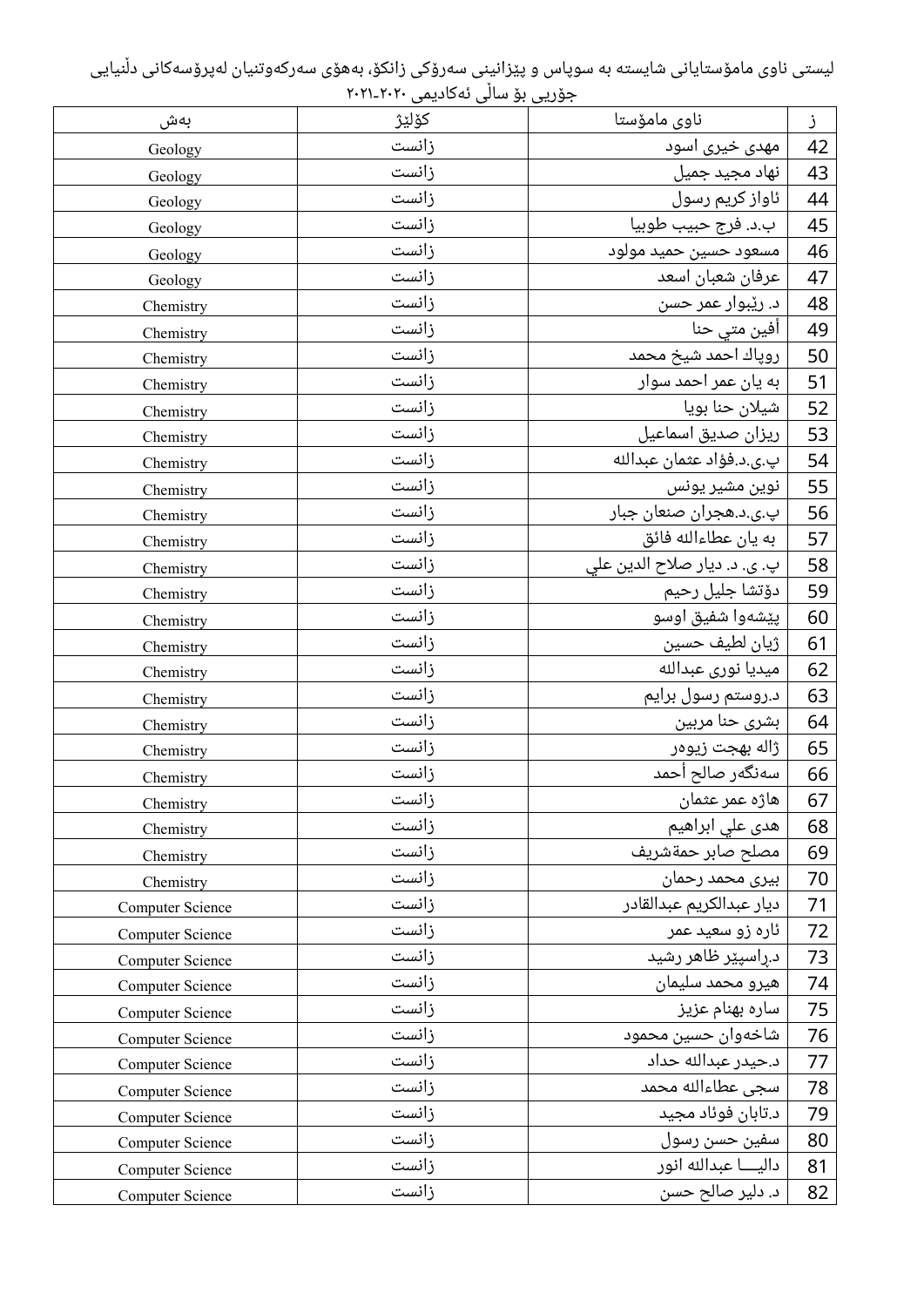لیستی ناوی مامۆستایانی شایسته به سوپاس و پێزانینی سەرۆکی زانکۆ، بەھۆی سەرکەوتنیان لەپرۆسەکانی دڵنیایی ۔<br>جۆریی بۆ ساڵی ئەکادیمی ۲۰۲۰-۲۰۲۱

| بەش                          | كۆلێژ | ناوی مامۆستا                 | ز   |
|------------------------------|-------|------------------------------|-----|
| <b>Environmental Science</b> | زانست | ث.د. یحیی أحمد شیخه          | 83  |
| <b>Environmental Science</b> | زانست | نهال سهيل حنا                | 84  |
| <b>Environmental Science</b> | زانست | لبنی احمد عبد الکریم خضر     | 85  |
| <b>Environmental Science</b> | زانست | تابلؤ عبدالرحيم احمد         | 86  |
| <b>Environmental Science</b> | زانست | د. جوان خضر رحمن             | 87  |
| <b>Environmental Science</b> | زانست | جنان جبار توما               | 88  |
| <b>Environmental Science</b> | زانست | پ.د.دلشاد عزیز ده رویش       | 89  |
| <b>Environmental Science</b> | زانست | محمد عزیز عثمان خضر          | 90  |
| <b>Environmental Science</b> | زانست | نەشمیل سعید خضر              | 91  |
| <b>Environmental Science</b> | زانست | شاکارجمال عویز               | 92  |
| <b>Environmental Science</b> | زانست | ساكار عبدالقادر سعيد         | 93  |
| <b>Environmental Science</b> | زانست | هه لاله رحمان قادر           | 94  |
| <b>Environmental Science</b> | زانست | سراج محمد عبدالله گۆران      | 95  |
| <b>Environmental Science</b> | زانست | سةيران يوسف جلال             | 96  |
| <b>Environmental Science</b> | زانست | شيلان مصطفى خضر              | 97  |
| Mathematics                  | زانست | ابراهيم عثمان حمد            | 98  |
| Mathematics                  | زانست | پ. د. عبدالله محمد عبدالجبار | 99  |
| Mathematics                  | زانست | پ. د. رۆستم کريم سعيد        | 100 |
| Mathematics                  | زانست | د وليد حسين عزيز             | 101 |
| Mathematics                  | زانست | د. هيرو ويسي صالح            | 102 |
| Mathematics                  | زانست | د. احمد محمد صابر محمد       | 103 |
| Mathematics                  | زانست | وريا محمدامين حسێن           | 104 |
| Mathematics                  | زانست | جبار صالح حسن                | 105 |
| Physics                      | زانست | عبدالله عثمان حمزة           | 106 |
| Physics                      | زانست | م.ایمان عبدالمجید سعید       | 107 |
| Physics                      | زانست | سردار محمد رشید کریم         | 108 |
| Physics                      | زانست | بارزان نعمت صابر             | 109 |
| Physics                      | زانست | د. گۆران محمد خليل           | 110 |
| Physics                      | زانست | سامان خبات عزالدين           | 111 |
| Physics                      | زانست | ناصح حمه غريب حمه صالح       | 112 |
| Physics                      | زانست | ئامانج فرنسيس بويا           | 113 |
| Physics                      | زانست | هاوکار طاهر طه               | 114 |
| Physics                      | زانست | شیدا انور کاکل               | 115 |
| Physics                      | زانست | ئەمير عەبدولرەحمان ئەحمەد    | 116 |
| Physics                      | زانست | هێرش احمد خدر                | 117 |
| Physics                      | زانست | د.بوتان جودة عبدالله         | 118 |
| Physics                      | زانست | عسام خليل عبداله             | 119 |
| Physics                      | زانست | د. دلشاد صالح اسماعیل        | 120 |
| Physics                      | زانست | طارق عبالحميد عباس           | 121 |
| Physics                      | زانست | سه روین یاسین حسین           | 122 |
| Physics                      | زانست | د. تحسين غفور عبدالله        | 123 |